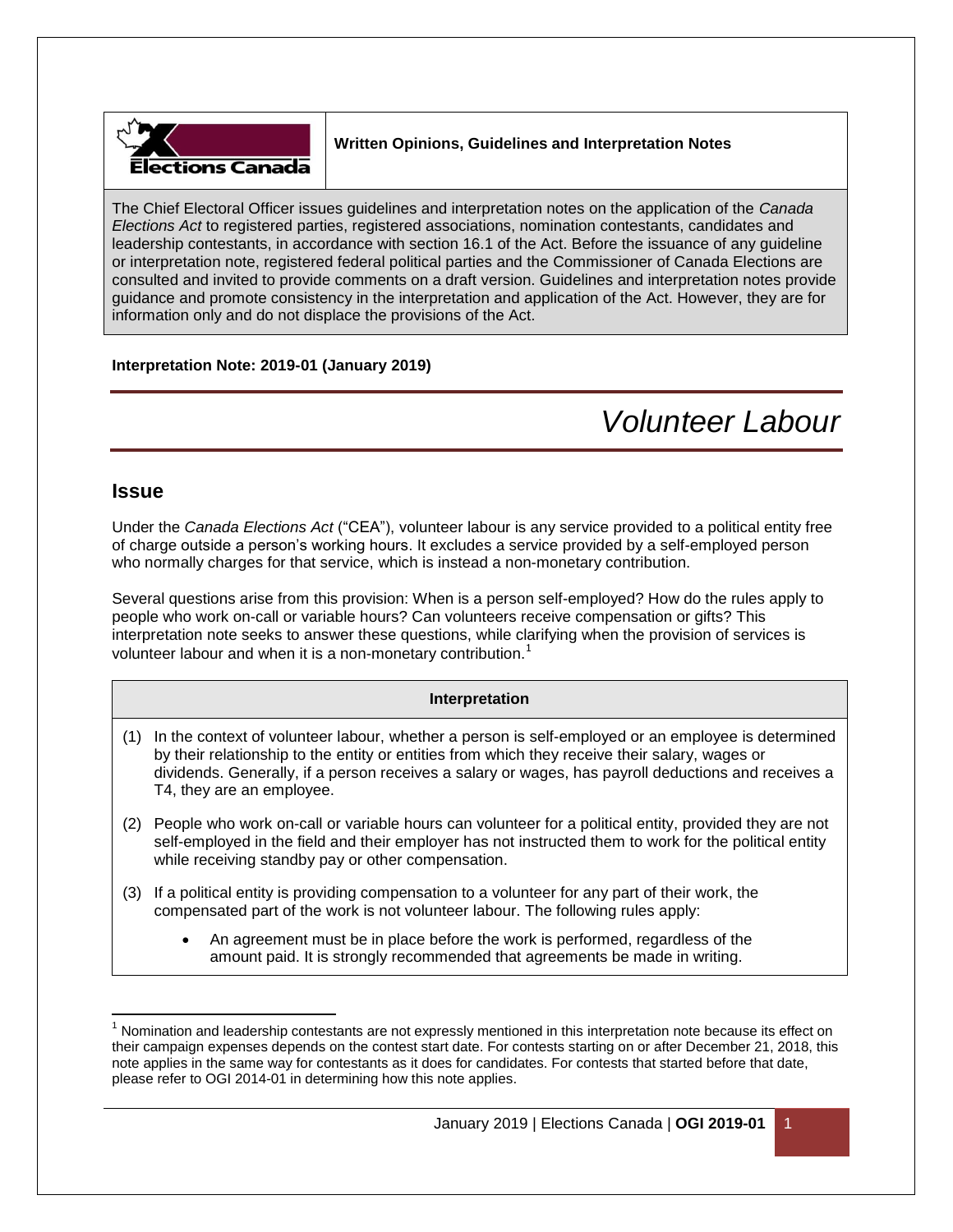- Expenses incurred under these agreements become claims for which the political entity is liable. If the campaign does not have funds to fulfill the terms of payment, the expense resulting from the agreement becomes an unpaid claim or a non-monetary contribution.
- For parties and candidates, the expenses incurred are also election expenses if the work was done or the output of the work was used during the election period.
- (4) If a volunteer receives monetary compensation without a prior agreement being in place or receives gifts above the nominal gift threshold described below, the payments or gifts will, in the case of a candidate, be an improper disposal of surplus.
- (5) Nominal gifts up to a total value of \$200 and thank-you parties may be provided to volunteers and are not compensation for the purpose of the CEA. The associated costs are "other" electoral campaign expenses of the candidate or expenses of the party that are not subject to the election expenses limit.

## **Legal Framework**

The relevant provisions of the CEA in this context are as follows:

- Volunteer labour means any service provided free of charge by a person outside their working hours, but does not include such a service provided by a person who is self-employed if the service is one that is normally charged for by that person. (s. 2(1))
- A non-monetary contribution is the commercial value of a service, other than volunteer labour, or of property or of the use of property or money to the extent that they are provided without charge or at less than their commercial value. (s. 2(1))
- Commercial value, in relation to property or a service, means the lowest amount charged at the time that it was provided for the same kind and quantity of property or service or for the same usage of property or money, by

(*a*) the person who provided it, if the person is in the business of providing that property or service; or

(*b*) another person who provides that property or service on a commercial basis in the area where it was provided, if the person who provided the property or service is not in that business. (s. 2(1))

- Only individuals who are Canadian citizens or permanent residents can make political contributions. (s. 363(1))
- Contributions are subject to contribution limits. (s. 367(1))
- Candidates must pay their unpaid claims within 36 months after election day and report on the status of their unpaid claims at regular intervals. (ss. 477.54(1), 477.59)
- Registered parties must pay their unpaid claims within 36 months after payment is due and report on the status of their unpaid claims in each annual financial return. (ss. 428, 432)
- A candidate's surplus of electoral funds is the amount by which the campaign's revenues exceed its electoral campaign expenses and outgoing transfers. Campaigns must dispose of their surplus only to specified political entities. (ss. 477.8, 477.82)
- Candidates' campaigns must either transfer their capital assets to specified political entities or sell them at fair market value as part of the surplus disposal. A capital asset is any property with a commercial value of more than \$200 that is normally used outside an election period other than for the purposes of an election. (ss. 2, 477.8(2))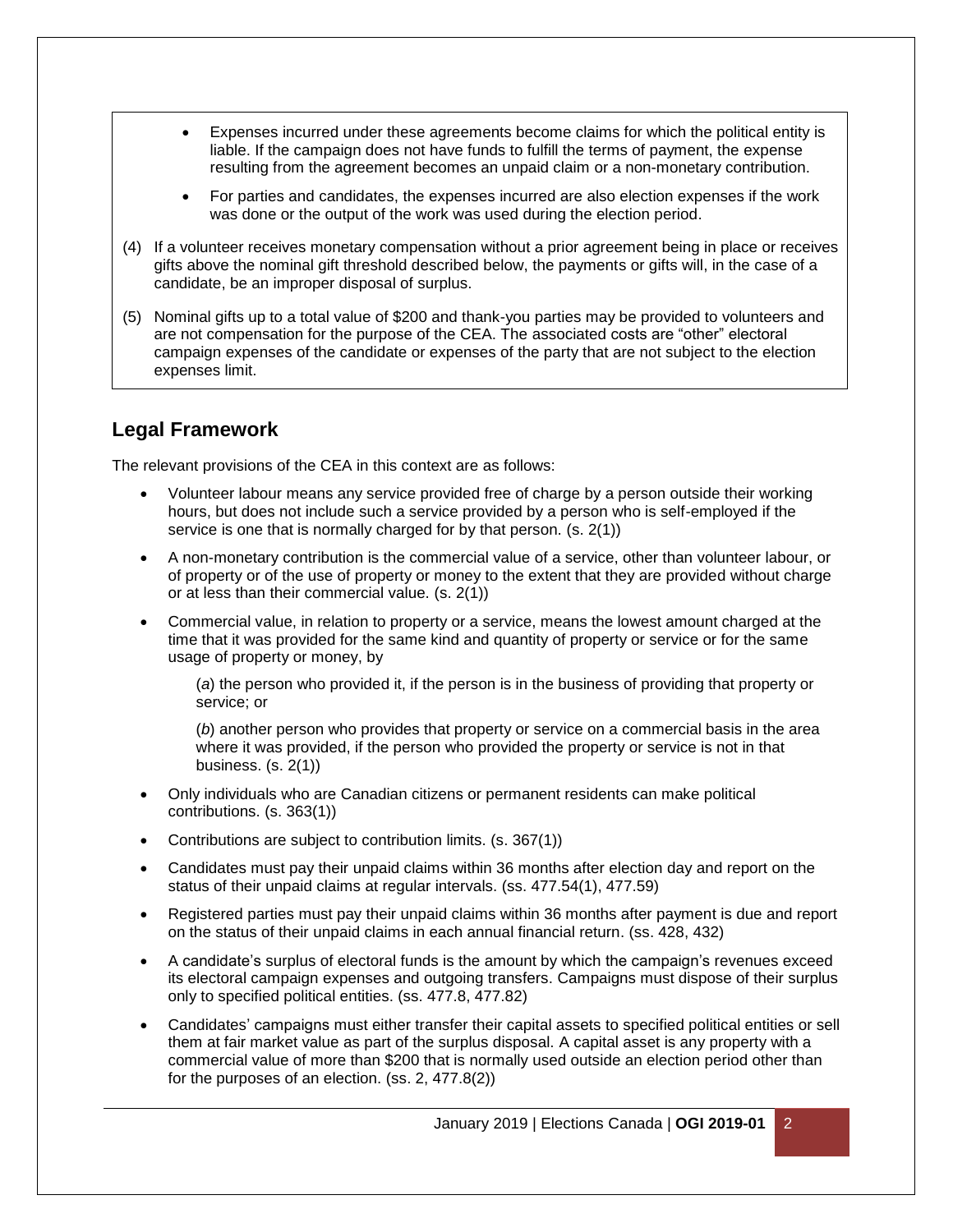# **Analysis and Discussion**

### **Volunteer labour: an exemption from the rules on non-monetary contributions**

Volunteer labour, as defined in the CEA, is any service provided free of charge by a person outside their working hours. It excludes a service provided by a self-employed person who normally charges for that service. For example, a self-employed painter could not volunteer to paint the office of a political entity. The painter would need to either be paid for the service or make a non-monetary contribution to the political entity, subject to the controls on contributions in the CEA.

A person who performs volunteer labour, other than a self-employed person who normally charges for that service, is not making a contribution to a political entity. This exemption from the contributions regime permits and encourages the direct personal involvement of individuals in the political process.

While contributions can only be made by Canadian citizens or permanent residents, volunteer labour can be provided by any person regardless of their legal status in Canada. It cannot be provided by corporations, trade unions, associations or groups.

### **When is a person "self-employed"?**

It is important to know if a person is self-employed in order to correctly apply the rules for volunteer labour. However, the CEA does not define the term "self-employed." It is defined in the Merriam-Webster dictionary as "earning income directly from one's own business, trade, or profession rather than as a specified salary or wages from an employer."<sup>2</sup>

Whether someone is self-employed or an employee can therefore be determined by their relationship to the entity or entities from which they receive their salary, wages or dividends. The determination is simple in most cases—for example, sole proprietors and members of partnerships are self-employed because there is no separate legal entity between them and the paying entity.

The determination is more complex in the case of a person who has incorporated their business. The following questions should be considered in determining whether a person is self-employed or an employee:

- 1. Does the person receive a salary or wages from the corporation?
- 2. Are payroll deductions taken at the source for employment insurance, public pension plans, etc.?
- 3. Does the person receive a T4 statement for income tax purposes?

If the answer to the above questions is yes, the person is an employee and is eligible to volunteer in the same capacity as their line of business, outside their working hours.

 2 <https://www.merriam-webster.com/dictionary/self-employed>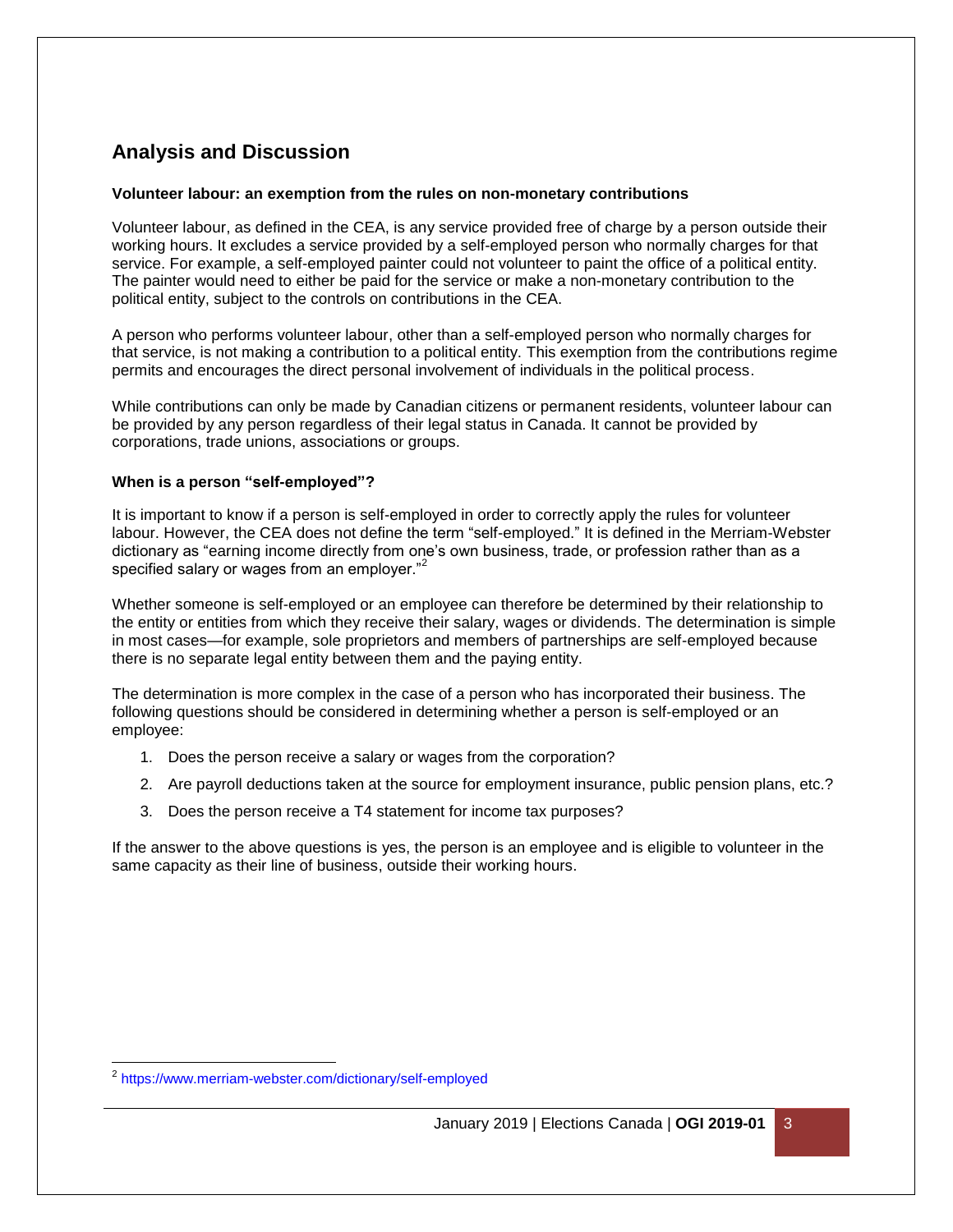### **Are people who work on-call or variable hours eligible to volunteer?**

It is clear that employees cannot volunteer for a political entity during their working hours; this would result in a contribution from the employer (which is ineligible if the employer is a corporation, trade union, association or group). But what is the implication of the term "working hours" for people who work on-call or variable hours?

Since an irregular work schedule should not be a barrier to volunteering, people who work on-call or variable hours are able to provide volunteer labour if the following conditions are met:

- they are not self-employed in the same line of business as the services they are providing
- their employer has not instructed them to work for the political entity while receiving standby pay or other compensation

Similarly, employees are able to volunteer for a political entity while on leave from their regular work. This applies whether they are on paid or unpaid leave, as long as the paid leave was obtained in the normal course of employment.

### **Can volunteers receive compensation for part of their work?**

Volunteer labour is defined in the CEA as a service provided free of charge. A political entity can provide compensation for services—whether referred to as wages, per diem payments or honorariums—but those services do not qualify as volunteer labour.

Elections Canada's written opinions, guidelines and interpretation notes have not previously addressed the question of paying volunteers for their services. The handbooks do, however, provide guidance on paying campaign workers who are not volunteers. Campaigns are advised to include with the return a written contract or other documentation about any compensation paid.

It is possible for a political entity to pay a volunteer for part of their work. That part of the work is not volunteer labour but an expense. The political entity should take the following into account when paying volunteers:

- An agreement must be in place before the work is performed. In the case of candidates, if a volunteer receives compensation without a prior agreement being in place, the payment is an improper disposal of surplus.
- It is strongly recommended that agreements be made in writing. If there are questions about whether an election expense was reasonably incurred or whether there was an improper disposal of surplus, a written contract could serve as evidence to support the campaign's report of the nature and amount of the expense.
- Expenses incurred under these agreements become claims for which the political entity is liable. If the campaign does not have funds to fulfill the terms of payment, the expense resulting from the agreement becomes an unpaid claim or a non-monetary contribution, subject to the controls on contributions in the CEA.
- It is acceptable for agreements to specify incentive- or performance-based terms of remuneration rather than a fixed rate. Such terms might include numbers of electors contacted or frequency and level of involvement.
- For parties and candidates, the expenses incurred are also election expenses if the work was done or the output of the work was used during the election period.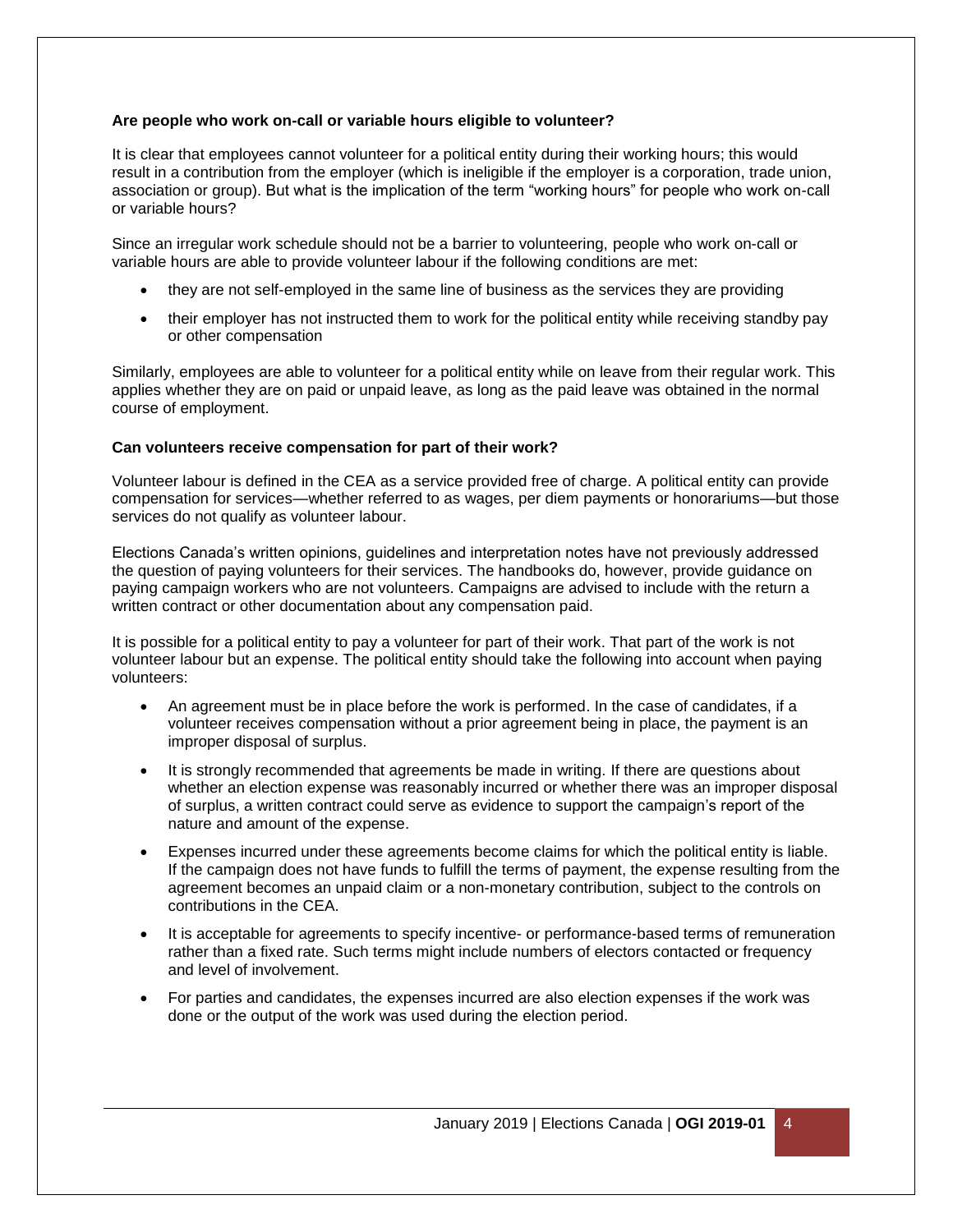In addition to the guidelines above, the following restrictions should be kept in mind:

- Compensation paid to volunteers must be for actual work performed and cannot be unreasonably high for the amount of work. Otherwise, the expense is not "reasonably" incurred. In the case of candidates, such a payment would be an improper disposal of surplus.
- Only people who are eligible to volunteer their services can be paid less than the commercial value of their work. Otherwise, the transaction results in a non-monetary contribution. For example, a corporate supplier cannot volunteer part of its services or offer a discount outside of pre-established discounts in its normal course of business.
- Political entities cannot pledge to pay their volunteers on condition that the campaign has sufficient funds after the election. This would constitute a gift and, subject to the exception below, would therefore be an improper disposal of surplus in the case of candidates.

### **Can volunteers receive nominal gifts for their work?**

Generally, any amount paid to a volunteer without a prior agreement is a gift and therefore not permitted under the CEA. In a political context, however, it is natural to want to thank volunteers by providing nominal gifts or throwing a thank-you party.

To avoid situations where a party or candidate might use the provision of gifts to workers after the campaign as a way to circumvent the expenses limit or improperly dispose of its surplus, Elections Canada is proposing the following guidelines:

- Nominal gifts up to a total value of \$200 may be given to each volunteer. This is in addition to the value of any food, refreshments or entertainment provided at a thank-you party.
- Expenses for nominal gifts and thank-you parties are "other" electoral campaign expenses of the candidate or expenses of the party that are not subject to the election expenses limit.
- No gifts over a total value of \$200 may be given to volunteers. In the case of candidates, this would be an improper disposal of surplus.

The above guidelines do not prevent a campaign from liquidating low-value items, purchased for use during the campaign, to volunteers. Keep in mind that capital assets valued over \$200 must be transferred to a specified political entity or sold as part of the surplus disposal.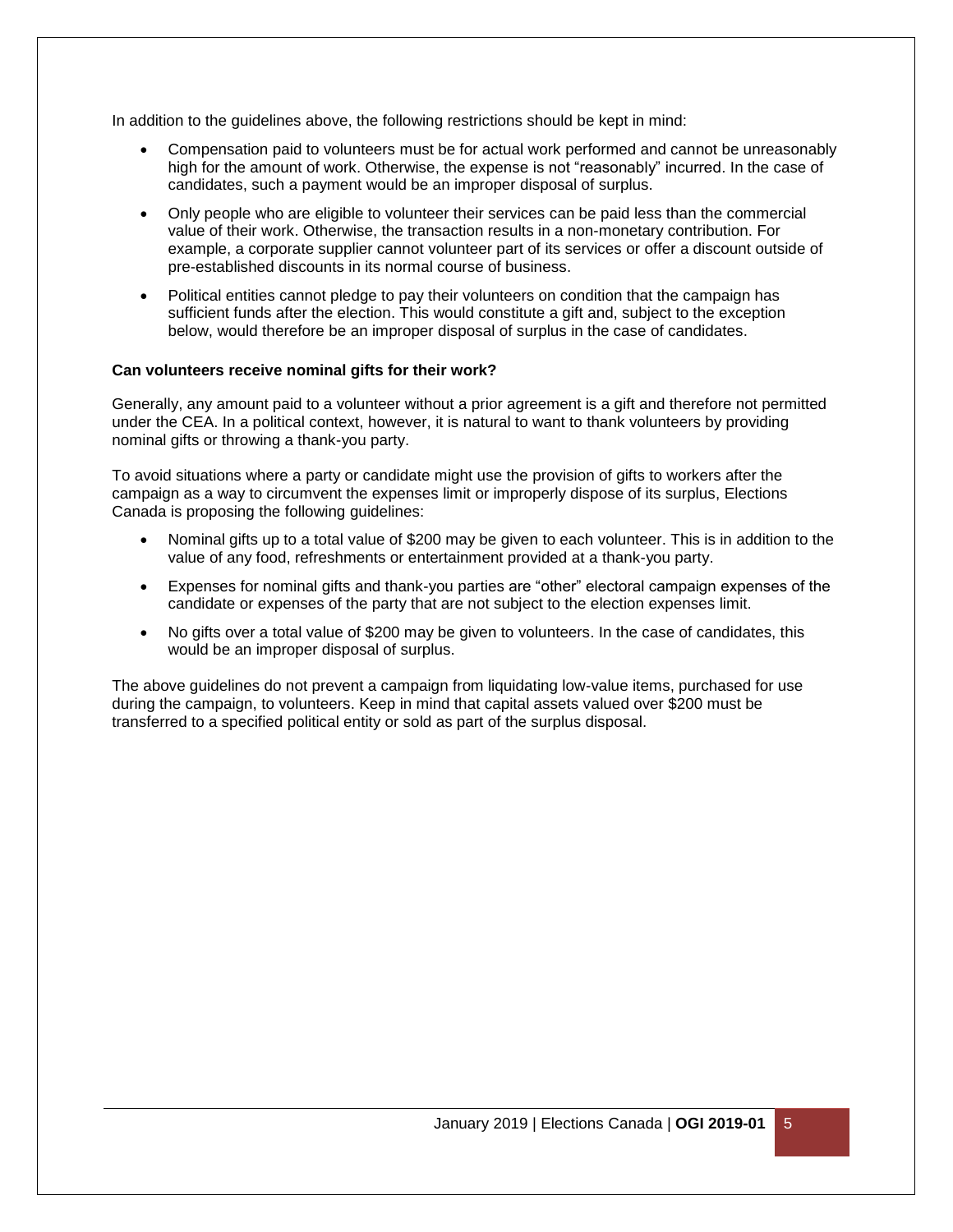# **Practical Application**

The remainder of this document explains how the interpretation applies to various occurrences of volunteer labour in a political context.

### **Sole proprietors and members of partnerships**

Sole proprietors and members of partnerships are self-employed, as there is no separate legal entity between the person and their business. They cannot volunteer in the same capacity as their line of business, but they can volunteer in another capacity.

### **Examples**

- 1. Sophie, a self-employed accountant, wishes to volunteer as an official agent for a candidate's campaign. She is able to do so without making a non-monetary contribution to the campaign, since the role of official agent is outside the normal activities of an accountant. If Sophie wished to volunteer as an auditor, she would be making a non-monetary contribution to the campaign.
- 2. Gilbert, a partner in a law firm, wishes to provide legal services to a registered party. Even if Gilbert performs the work outside his working hours, the service he provides is a non-monetary contribution. The amount of Gilbert's contribution is the lowest amount he would normally charge for the same service. Gilbert must be eligible to contribute under the CEA and must stay within the contribution limit.

### **People who have incorporated their business**

A person who has incorporated their business may or may not be self-employed, depending on their relationship to the corporation. A self-employed person cannot volunteer the same services they would normally charge for.

### **Examples**

- 1. Aline, the joint owner of an event-planning corporation, wishes to provide planning services to a registered association. Aline draws a regular salary from her company; her pay stub includes deductions for income tax, employment insurance and benefit plans; and the corporation issues a T4 to her in March. Aline is therefore an employee and can volunteer event-planning services outside her working hours. However, the registered association has to pay all other event fees, such as venue and decoration costs. Aline cannot provide these items through the corporation for free or at a discounted rate as this would be an ineligible non-monetary contribution. She could, however, buy the items with her own funds and provide them to the association as a nonmonetary contribution from an individual.
- 2. Curtis has incorporated his photography business. He offers to do a photo shoot for a candidate's campaign. Curtis does not draw a salary from the corporation; he withdraws the profits in the form of dividends. Curtis is therefore self-employed. Even if Curtis performs the work outside his working hours, the service he provides is a non-monetary contribution subject to the contribution limit.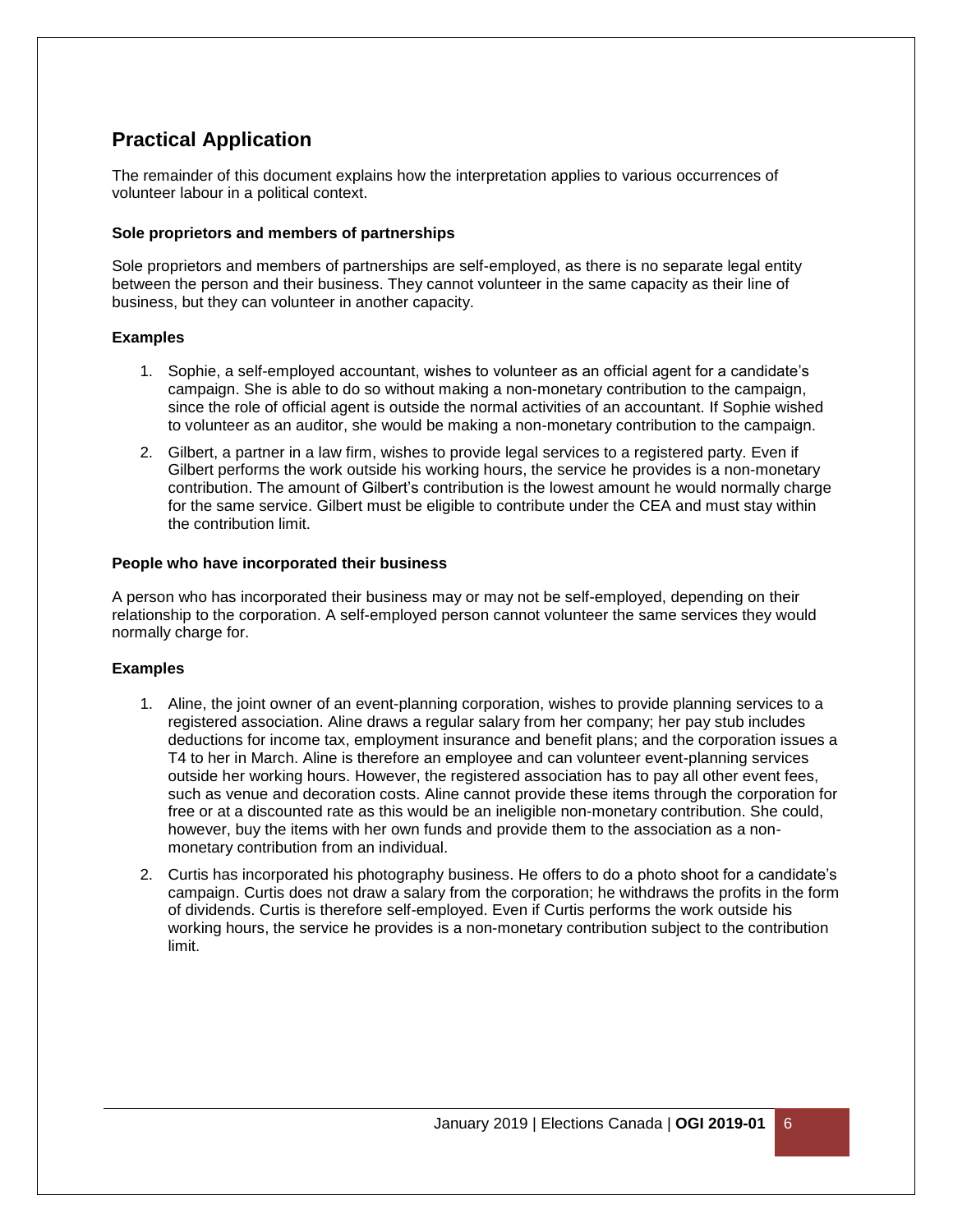### **People who work on-call or variable hours**

People who work on-call or variable hours can volunteer for a political entity, provided they are not selfemployed in the field and their employer has not instructed them to work for the political entity while receiving standby pay or other compensation.

### **Examples**

- 1. Beatrice works for a corporation and is paid to be on standby every weekend. Her employer has instructed her to help a registered party's campaign during these hours. This is not volunteer labour. The services provided would constitute an ineligible contribution from the corporation to the party. If Beatrice has provided services under these conditions, the chief agent must calculate the commercial value of the services and send a cheque to Elections Canada, payable to the Receiver General for Canada, within 30 days of becoming aware of the ineligible contribution.
- 2. Leo is employed as a call centre agent and decides to volunteer for a candidate's campaign in his free time. However, Leo's job requires him to work variable hours, often in the evenings. On a day when Leo is scheduled to work the night shift, he goes into the campaign office in the morning to make phone calls. As he is not being paid by his employer for services provided during these hours, Leo's work is volunteer labour and is not a contribution.

#### **Compensating volunteers for part of their work**

People who volunteer for a political entity can be paid for part of their work. That work is not volunteer labour but an expense of the political entity.

#### **Examples**

- 1. Sam works full-time as an administrative officer on the staff of a member of Parliament. When the member runs for re-election, Sam takes an unpaid leave of absence to volunteer for the campaign. The candidate offers Sam an honorarium for the hours he will work—a fixed amount of \$1,000 for the election period. The official agent puts this agreement in writing at the start of the campaign, and the honorarium is an election expense that has to be reported.
- 2. Suzanne is being paid to manage a candidate's social media accounts during the election period. Suzanne has signed an agreement that lists the tasks she will perform and her hourly wage. Often, when she has finished her paid work, Suzanne volunteers for the campaign. This is an acceptable combination of paid and volunteer work. The expenses incurred under the agreement are election expenses that have to be reported. The volunteer labour is not reported.